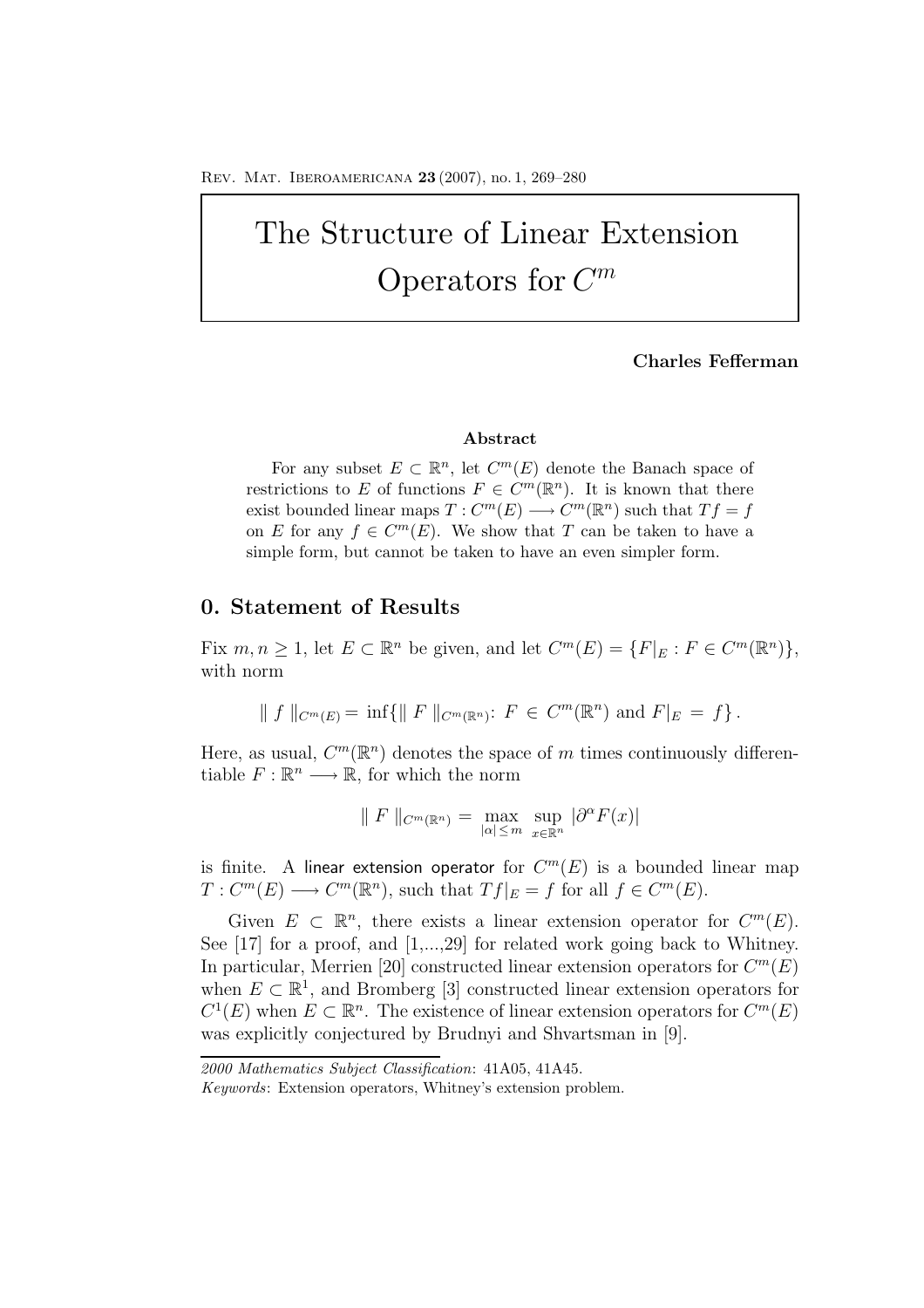#### 270 C. FEFFERMAN

The purpose of this paper is to examine what a linear extension operator for  $C^m(E)$  might look like. For arbitrary finite E, we showed in [11] that  $C<sup>m</sup>(E)$  admits an extension operator of bounded "depth". We recall the relevant definition from [11], in a slightly weakened form.

Let  $s > 1$  be an integer, and let  $T : C<sup>m</sup>(E) \longrightarrow C<sup>m</sup>(\mathbb{R}<sup>n</sup>)$  be a linear map. Then we say that T has depth s if, for every  $x^0 \in \mathbb{R}^n$ , there exist  $x_1,\ldots,x_s \in E$  and  $\lambda_1,\ldots,\lambda_s \in \mathbb{R}$ , such that

$$
Tf(x^0) = \sum_{i=1}^s \lambda_i f(x_i)
$$
 for all  $f \in C^m(E)$ .

From [11], we have the following result.

**Theorem 1.** *Given*  $m > 1$  *and*  $E \subset \mathbb{R}^n$  *finite, there exists an extension operator*  $T: C^m(E) \longrightarrow C^m(\mathbb{R}^n)$  *with norm at most* C *and depth at most s*; *here,* C *and* s *depend only on* m *and* n*.*

One might be tempted to believe that the hypothesis of finite  $E$  can be dropped from Theorem 1. The following result dashes this hope.

**Theorem 2.** *There exists a countable compact set*  $E \subset \mathbb{R}^2$ , for which C<sup>1</sup>(E) *admits no extension operator of finite depth*.

We prove this result in Section 1 below, by exhibiting an explicit E. Our set  $E$  is very close to a counterexample given by Glaeser in [18].

Despite Theorem 2, we can get a positive result by modifying the notion of "depth". We prepare the way with the following definitions.

A "one-point differential operator on  $C^m(\mathbb{R}^n)$ " is a linear functional on  $C^m(\mathbb{R}^n)$  of the form

(1) 
$$
\mathcal{D}: F \mapsto \sum_{|\alpha| \le m} a_{\alpha} \partial^{\alpha} F(x^0)
$$
, with  $x^0 \in \mathbb{R}^n$  and  $a_{\alpha} \in \mathbb{R} (|\alpha| \le m)$ .

Next, let  $E \subset \mathbb{R}^n$ , and let  $\mathcal D$  be as in (1). We say that  $\mathcal D$  is a "one-point" differential operator on  $C^m(E)$ ", provided we have

(2)  $\mathcal{D}F = 0$  whenever  $F \in C^m(\mathbb{R}^n)$  and  $F|_E = 0$ .

Evidently, if (1) and (2) hold, then we obtain a linear functional on  $C^m(E)$ , by mapping  $f \in C^m(E)$  to  $\mathcal{D}F$ , for any  $F \in C^m(\mathbb{R}^n)$  with  $F|_E = f$ . Abusing notation, we denote this functional by  $f \mapsto \mathcal{D}f$ .

As a trivial example, suppose E is an embedded sub-manifold in  $\mathbb{R}^n$ . Then any tangent vector  $X \in T_{x0}E$  is a one-point differential operator on  $C^1(E)$ .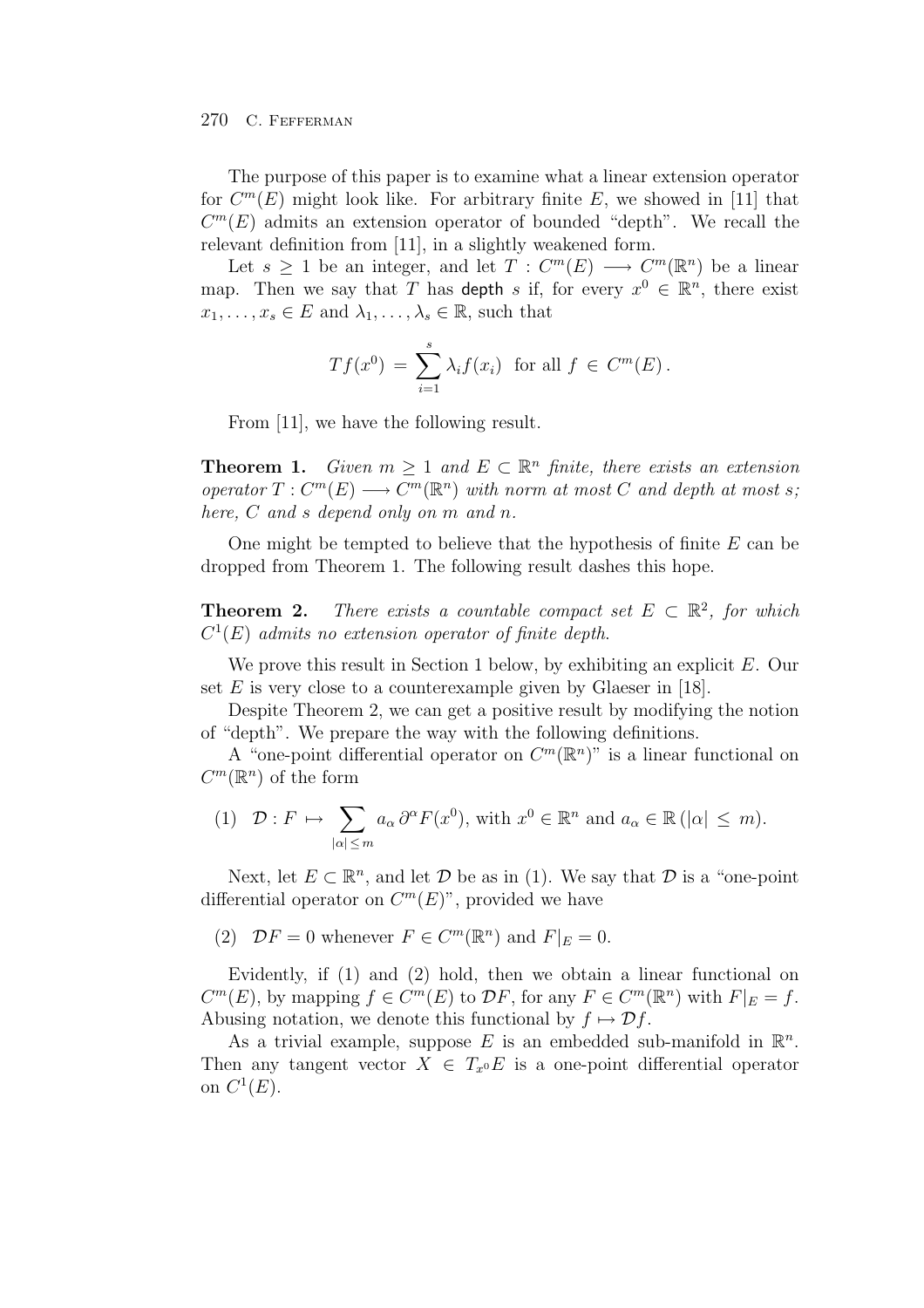The paper [2] of Bierstone-Milman-Pawlucki shows how to find all possible one-point differential operators on  $C^m(E)$  for an arbitrary, given  $E \subset \mathbb{R}^n$ . (See also [13].)

Now let  $T: C^m(E) \longrightarrow C^m(\mathbb{R}^n)$  be a linear map and let  $s > 1$ . Then we say that T has "breadth" s if, given any one-point differential operator  $\mathcal D$  on  $C^m(\mathbb{R}^n)$ , there exist one-point differential operators  $\mathcal{D}_1,\ldots,\mathcal{D}_s$  on  $C^m(E)$ , such that

$$
\mathcal{D}(Tf) = \sum_{i=1}^{s} \mathcal{D}_i f \text{ for all } f \in C^m(E).
$$

In particular, this implies that, for any  $x^0 \in \mathbb{R}^n$ , we can express  $Tf(x^0)$  as a sum of at most s terms of the form  $\mathcal{D}_i f$ , where  $\mathcal{D}_i$  is a one-point differential operator on  $C^m(E)$ .

We are ready to state our positive result.

**Theorem 3.** *Given*  $m \geq 1$  *and*  $E \subset \mathbb{R}^n$ *, there exists an extension operator*  $T: C<sup>m</sup>(E) \longrightarrow C<sup>m</sup>(\mathbb{R}<sup>n</sup>)$ , with norm at most C and breadth at most s; here, C *and* s *depend only on* m *and* n.

The proof of Theorem 3 is accomplished by modifying the proof of the main result in [17], as explained in Section 2 below.

I am grateful to Gerree Pecht for LAT<sub>E</sub>Xing this paper with remarkable speed and accuracy.

## **1. Proof of Theorem 2**

We exhibit the countable compact set  $E \subset \mathbb{R}^2$  from Theorem 2. Let

(1) 
$$
P_{N,k} = (x_{N,k}, y_{N,k}) = (2^{-N} + 10^{-N-k}, (-1)^k \cdot 10^{-2N-k}) \in \mathbb{R}^2
$$
 for  $N, k \ge 1$ ;  
and let

and let

$$
(2) P_{N,\infty} = (2^{-N}, 0) \in \mathbb{R}^2, \text{ for } N \ge 1.
$$

We define

$$
(3) E_N = \{P_{N,\infty}\} \cup \{P_{N,k} : k \ge 1\} \subset \mathbb{R}^2 \text{ for } N \ge 1,
$$

and we set

(4) 
$$
E = \{(0,0)\} \cup \bigcup_{N \geq 1} E_N
$$
.

Note that the  $E<sub>N</sub>$  are pairwise disjoint. As promised, E is a countable compact subset of  $\mathbb{R}^2$ .

To show that  $C^1(E)$  admits no extension operators of finite depth, we use the following three properties of E.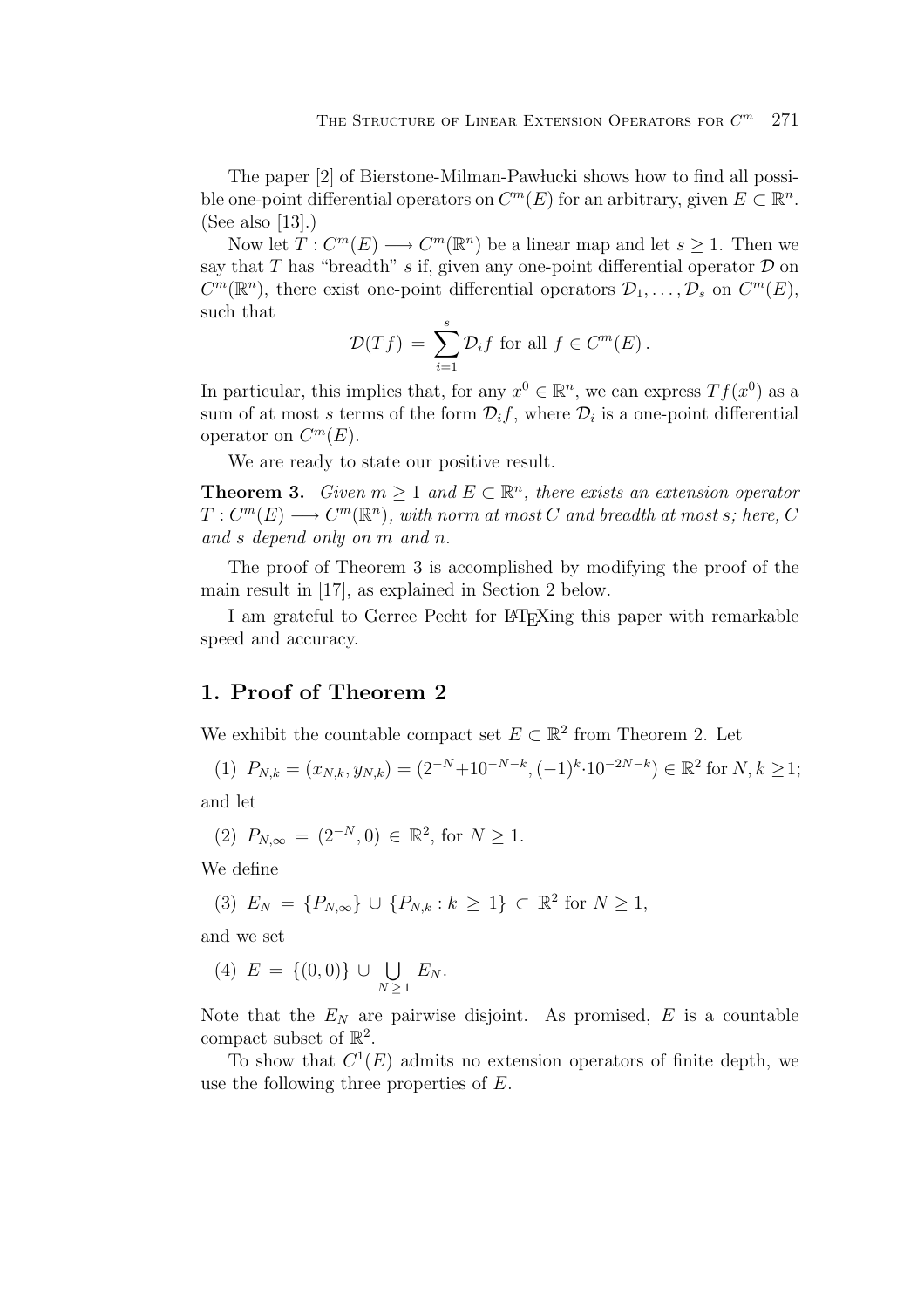**Lemma 1.** *Let*  $\tilde{E} \subset E$ *, and suppose*  $\tilde{E} \cap E_N$  *is finite for each*  $N \geq 1$ *. Then*  $\tilde{E} \subset \{(x, y) \in \mathbb{R}^2 : y = \psi(x)\}\$  *for some function*  $\psi \in C^1(\mathbb{R})$ *.* 

**Lemma 2.** Let  $s \geq 1$ , and let  $(P_1^n, \ldots, P_s^n)$  be a sequence of s-tuples of points of E. Then there exist an integer  $N_s > 1$  and an increasing infinite *points of* E. Then there exist an integer  $N_0 \geq 1$  and an increasing infinite *sequence*  $(n_{\nu})_{\nu \geq 1}$ *, such that*  $\{P_i^{n_{\nu}} : \nu \geq 1, 1 \leq i \leq s\} \cap E_N$  *is finite for* each  $N > N_c$ *each*  $N \geq N_0$ .

**Lemma 3.** *Let*  $F \in C^1(\mathbb{R}^2)$ *. If*  $F = 0$  *on*  $E$ *, then*  $\nabla F(0, 0) = 0$ *.* 

Assume these three lemmas for the moment, and suppose  $T: C^1(E) \longrightarrow$  $C^1(\mathbb{R}^2)$  is an extension operator of depth s. We will derive a contradiction.

- For  $n \geq 1$ , let
- (5)  $Q^n = (0, \frac{1}{n}) \in \mathbb{R}^2$ .

Since T has depth s, there exist points  $P_1^n, \ldots, P_s^n \in E$  and coefficients  $\lambda_1^n, \ldots, \lambda_s^n \in \mathbb{R}$ , such that

$$
Tf(Q^n) = \sum_{i=1}^s \lambda_i^n f(P_i^n)
$$
 for  $f \in C^1(E)$ ,  $n \ge 1$ .

In particular, for each  $n \geq 1$ , we have

(6)  $Tf(Q^n) = 0$  whenever  $f \in C^1(E)$  with  $f(P_1^n) = \cdots = f(P_s^n) = 0$ .

We apply Lemma 2 to the s-tuples  $(P_1^n, \ldots, P_s^n), n \ge 1$ .

Let  $N_0$  and  $(n_\nu)_{\nu>1}$  be as in Lemma 2. We define sets

- (7)  $\hat{E} = \{P_i^{n_{\nu}} : \nu \ge 1, 1 \le i \le s\},\$
- (8)  $E^{\#} = \{ P \in \hat{E} : P \in E_N \text{ for some } N < N_0 \},\$ and
- (9)  $\tilde{E} = \hat{E} \setminus E^{\#}.$

The set  $\tilde{E} \cap E_N$  is finite for  $N \geq N_0$  (by Lemma 2), and empty for  $N < N_0$ (by (8) and (9)). Hence, Lemma 1 applies, and there exists  $\psi \in C^1(\mathbb{R})$  such that

(10)  $y = \psi(x)$  for all  $(x, y) \in \tilde{E}$ .

Now let  $\theta(x, y)$  be a smooth cutoff function on  $\mathbb{R}^2$ , equal to one in a neighborhood of the origin, and equal to zero on  $E<sub>N</sub>$  for  $N < N_0$ . We define

(11) 
$$
F(x, y) = \theta(x, y) \cdot [y - \psi(x)]
$$
 for  $(x, y) \in \mathbb{R}^2$ , and

(12)  $f = F|_E \in C^1(E)$ .

The functions F and Tf both belong to  $C^1(\mathbb{R}^2)$ , and are both equal to f on E. Hence, Lemma 3 gives

(13)  $\nabla(Tf)(0,0) = \nabla F(0,0).$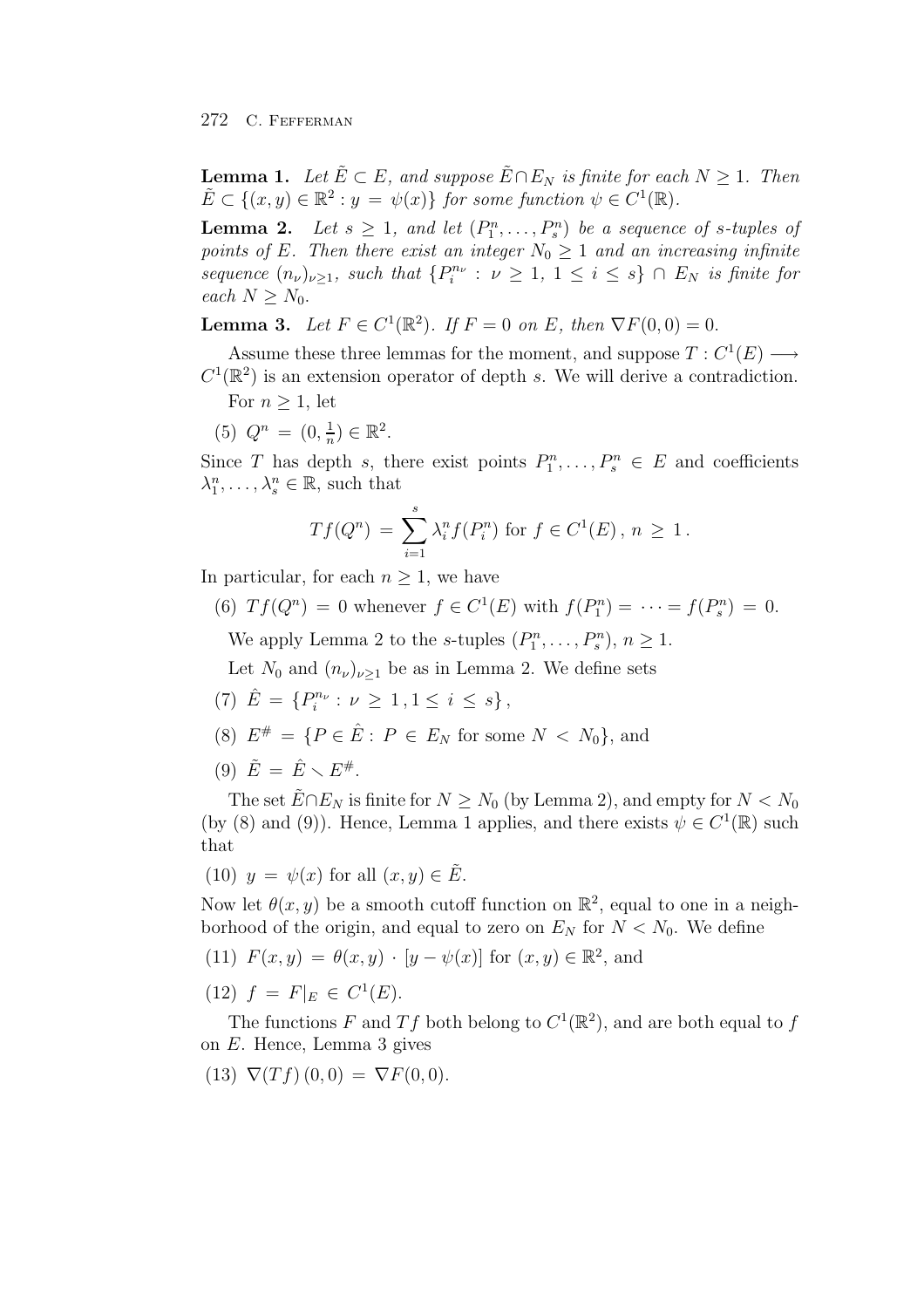On the other hand, we can compute  $\frac{\partial}{\partial y}(Tf)(0,0)$  and  $\frac{\partial}{\partial y}F(0,0)$ , and  $\frac{\partial}{\partial y}F(0,0)$ , and they will turn out to be unequal.

In fact, we have  $F = 0$  on  $\tilde{E}$  thanks to (10), (11); and  $F = 0$  on  $E^{\#}$ , since  $\theta = 0$  on  $E_N$  for  $N < N_0$ . (See (8), (11).) Thus,  $F = 0$  on  $\hat{E}$ , hence  $f = 0$  on  $\hat{E}$ , and therefore  $T f(Q^{n_{\nu}}) = 0$  for  $\nu \geq 1$ , thanks to (6) and (7).

Recalling (5), we conclude that

(14) 
$$
\frac{\partial}{\partial y}(Tf)(0,0) = 0.
$$

However, since  $\theta = 1$  in a neighborhood of the origin, the definition (11) yields

$$
(15) \frac{\partial}{\partial y} F(0,0) = 1.
$$

Thus,  $\frac{\partial}{\partial y}(Tf)(0,0)$  and  $\frac{\partial}{\partial y}F(0,0)$  are distinct, as claimed.

This contradicts (13), showing that  $C^1(E)$  cannot have an extension operator of depth s.

To complete the proof of Theorem 2, it remains to establish Lemmas 1, 2 and 3. We begin with the following elementary result, which will be used in the proof of Lemma 1.

**Proposition.** *Given*  $M \geq 1$ *, there exists*  $\psi_M \in C^1(\mathbb{R})$ *, with* 

- (16) supp  $\psi_M \subset (0,1)$ .
- (17)  $\psi_M(10^{-k}) = (-1)^k \cdot 10^{-k}$  *for*  $1 \leq k \leq M$ , *and*
- (18)  $|| \psi_M ||_{C^1(\mathbb{R})} \leq C$ , with C independent of M.

**Proof.** Fix smooth functions  $\theta$ ,  $\tilde{\theta}$  on R, with  $\theta(x) = 0$  for  $x \leq 1/2$ ,  $\theta(x) = 1$ for  $x \ge 1$ ,  $\tilde{\theta}(x) = 1$  for  $|x| \le 1/2$ ,  $\tilde{\theta}(x) = 0$  for  $|x| \ge 2/3$ . One checks easily that

 $\psi_M(x) = \theta(10^M x) \cdot \tilde{\theta}(x) \cdot x \cos(\pi \log_{10} |x|)$ 

satisfies all the conditions asserted in the proposition.

### **Proof of Lemma 1.** For each  $N \geq 1$ , pick

(19)  $M_N > \max\{k : P_{N,k} \in \tilde{E}\}.$ 

We can do this, since  $\tilde{E} \cap E_N$  is assumed finite. Define

(20) 
$$
\psi(x) = \sum_{N \ge 1} 10^{-2N} \psi_{M_N} (10^N \cdot [x - 2^{-N}])
$$
 for  $x \in \mathbb{R}$ ,

with  $\psi_{M_N}$  as in the Proposition.

Each summand in (20) is a  $C^1$  function on R, with the  $N^{\text{th}}$  summand having  $C^1$  norm at most  $C \cdot 10^{-N}$ . (This follows easily from (18).) Hence,  $\psi \in C^1(\mathbb{R}).$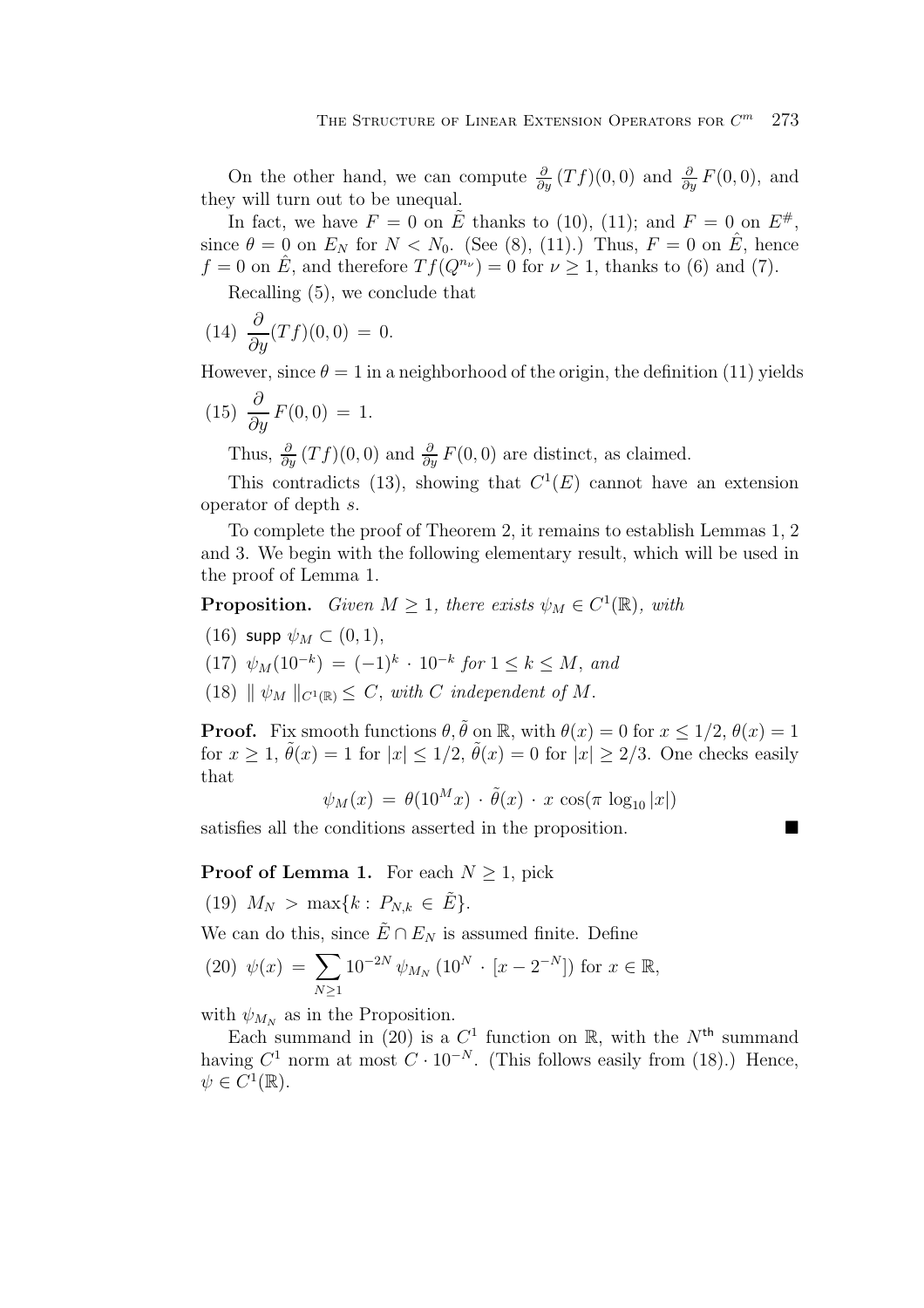From  $(1)$  and  $(17)$ , we have

$$
10^{-2N} \psi_{M_N} (10^N \cdot [x_{N,k} - 2^{-N}]) = 10^{-2N} \psi_{M_N} (10^{-k}) = (-1)^k \cdot 10^{-2N-k}
$$

for  $1 \leq k \leq M_N$ . Hence, (1) and (19) yield

(21) 
$$
10^{-2N} \psi_{M_N} (10^N \cdot [x_{N,k} - 2^{-N}]) = y_{N,k}
$$
 whenever  $P_{N,k} \in \tilde{E}$ .

On the other hand, (16) implies easily that

(22) 
$$
10^{-2N'} \psi_{M_{N'}}(10^{N'} \cdot [x_{N,k} - 2^{-N'}]) = 0
$$
 whenever  $N' \neq N$   $(N, N', k \geq 1)$ .

Putting 
$$
(21)
$$
,  $(22)$  into  $(20)$ , we see that

(23)  $\psi(x_{N,k}) = y_{N,k}$  whenever  $P_{N,k} = (x_{N,k}, y_{N,k}) \in \tilde{E}$ .

For  $(x, y) = P_{N,\infty}$  or  $(0, 0)$ , we have  $y = 0$ , and all the summands in  $(20)$ are equal to zero, thanks to (16). Hence,

(24) 
$$
\psi(x) = y
$$
 whenever  $(x, y) = P_{N, \infty}$  or  $(0, 0)$ .

From (23), (24) and (3), (4), we conclude that  $\psi(x) = y$  for all  $(x, y) \in E$ , since  $\tilde{E} \subset E$ . The proof of Lemma 1 is complete.

**Proof of Lemma 2.** For  $n \geq 1$ , let  $\mathcal{P}^n$  be the set

(25)  $\mathcal{P}^n = \{P_1^n, \ldots, P_s^n\}.$ 

Suppose  $\mathcal N$  is any set of positive integers. We say that  $\mathcal N$  is a "sink" if there are infinitely many  $n \geq 1$  for which  $\mathcal{P}^n$  intersects  $E_N$  for each  $N \in \mathcal{N}$ . The empty set is a sink. On the other hand, no sink can have more than s elements, since the  $E<sub>N</sub>$  are pairwise disjoint and the  $\mathcal{P}<sup>n</sup>$  have cardinality at most s. Hence there exists a sink  $\overline{\mathcal{N}}$  of maximal cardinality. Thus,

(26) The set  $A = \{n \geq 1 : \mathcal{P}^n \text{ intersects } E_N \text{ for each } N \in \overline{\mathcal{N}}\}$  is infinite (since  $\overline{\mathcal{N}}$  is a sink)

and

(27) Given  $N \geq 1$  not belonging to  $\overline{N}$ , there are at most finitely many  $n \in A$  for which  $\mathcal{P}^n$  intersects  $E_N$ . (Otherwise,  $\bar{\mathcal{N}} \cup \{N\}$  would be a sink, contradicting the maximal cardinality of  $\bar{\mathcal{N}}$ .)

In view of (26), we can write

(28)  $A = \{n_1, n_2, n_3, \ldots\}$ 

for an infinite increasing sequence  $(n_{\nu})_{\nu\geq 1}$ .

Since  $\overline{N}$  is a sink, it has at most s elements. Hence we can pick an integer  $N_0 \geq 1$  such that

(29)  $N_0 > N$  for all  $N \in \overline{\mathcal{N}}$ .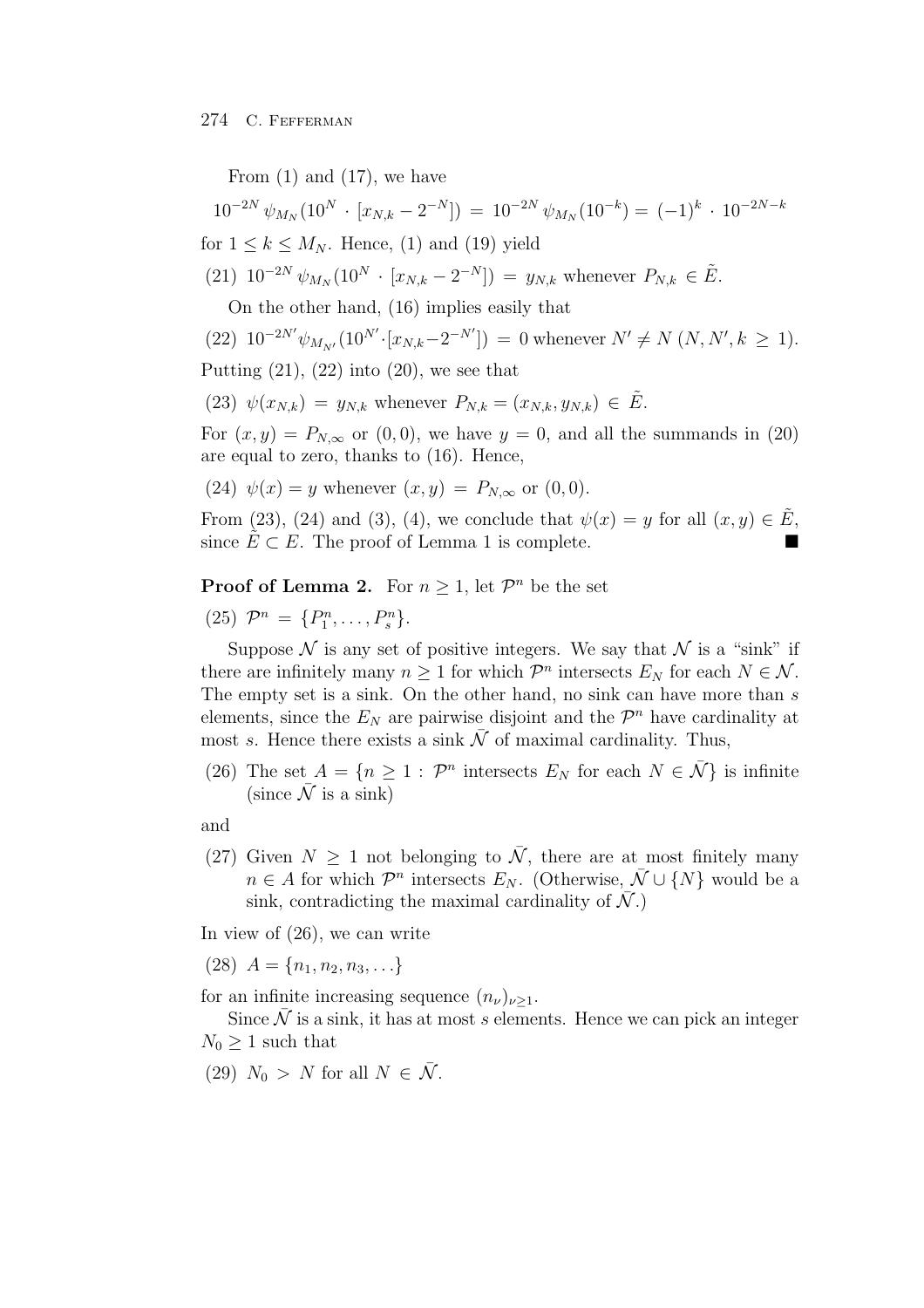From  $(27)$ ,  $(28)$ ,  $(29)$ , we learn the following:

(30) Given  $N \geq N_0$ , there are at most finitely many  $\nu$  for which  $\mathcal{P}^{n_{\nu}}$ intersects  $E_N$ .

From (25) and (30), we obtain the conclusion of Lemma 2.

**Proof of Lemma 3.** Let  $F \in C^1(\mathbb{R}^2)$ , with  $F = 0$  on E. Fix  $N \ge 1$ , and note that  $F(P_{N,\infty}) = F(P_{N,k}) = 0$  for  $k \geq 1$ . Consequently,

- $(31)$  0 =  $\lim_{\substack{k \to \infty \ (k \text{ even})}}$  $\left[ \frac{F(P_{N,k}) - F(P_{N,\infty})}{10^{-N-k}} \right]$  $\left[ \begin{array}{cc} \frac{\partial F}{\partial x} + 10^{-N} \frac{\partial F}{\partial y} \end{array} \right] (P_{N,\infty})$  and
- $(32)$  0 =  $\lim_{\substack{k \to \infty \ (k \text{ odd})}}$  $\left[ \frac{F(P_{N,k}) - F(P_{N,\infty})}{10^{-N-k}} \right]$  $\left[ \right] = \left( \frac{\partial F}{\partial x} - 10^{-N} \frac{\partial F}{\partial y} \right) (P_{N,\infty}).$

 $(See (1) \dots (4).)$ 

From (31) and (32), we learn that  $\nabla F(P_{N,\infty}) = 0$ . Taking the limit as  $N \to \infty$  we conclude that  $\nabla F(0, 0) = 0$  proving Lemma 3  $N \to \infty$ , we conclude that  $\nabla F(0,0) = 0$ , proving Lemma 3.

We have now established Lemmas 1, 2 and 3. Since we reduced Theorem 2 to those lemmas, the proof of Theorem 2 is complete.

It is an amusing exercise to construct a linear extension operator for  $C^1(E)$  with  $E \subset \mathbb{R}^2$  given by  $(1) \dots (4)$ .

## **2. Sketch of Proof of Theorem 3**

We recall the main result of [17], then explain how to modify it to prove Theorem 3. We begin with some notation and definitions.

We write  $\mathcal{R}_x$  for the ring of m-jets of smooth real-valued functions at  $x \in \mathbb{R}^n$ . For  $F \in C^m(\mathbb{R}^n)$  and  $x \in \mathbb{R}^n$ , we write  $J_x(F)$  to denote the m-jet of  $F$  at  $x$ .

Let  $E \subset \mathbb{R}^n$  be compact. For each  $x \in E$ , suppose we are given an m-jet  $f(x) \in \mathcal{R}_x$  and an ideal  $I(x)$  in  $\mathcal{R}_x$ . Then  $(f(x) + I(x))_{x \in E}$  is called a "family of cosets". (We allow the possibilities  $I(x) = \{0\}$  and  $I(x) = \mathcal{R}_x$ .) The family of cosets  $(f(x) + I(x))_{x \in E}$  is called "Glaeser stable" if it satisfies the following condition: Given  $x_0 \in E$  and  $P_0 \in f(x_0) + I(x_0)$ , there exists  $F \in C^m(\mathbb{R}^n)$  such that  $J_{x_0}(F) = P_0$ , and  $J_x(F) \in f(x) + I(x)$  for all  $x \in E$ .

More generally, suppose  $\Xi$  is a vector space, and again let  $E \subset \mathbb{R}^n$  be compact. For each  $x \in E$ , suppose we are given a linear map  $\xi \mapsto f_{\xi}(x)$ from  $\Xi$  into  $\mathcal{R}_x$ , and an ideal  $I(x)$  in  $\mathcal{R}_x$ . Then we call  $(f_{\xi}(x) + I(x))_{x \in E, \xi \in \Xi}$ a "family of cosets depending linearly on  $\xi \in \Xi$ ". We say that  $(f_{\xi}(x) +$  $I(x))_{x\in E, \xi\in \Xi}$  is "Glaeser stable" if, for each fixed  $\xi \in \Xi$ , the family of cosets  $(f_{\xi}(x) + I(x))_{x \in E}$  is Glaeser stable.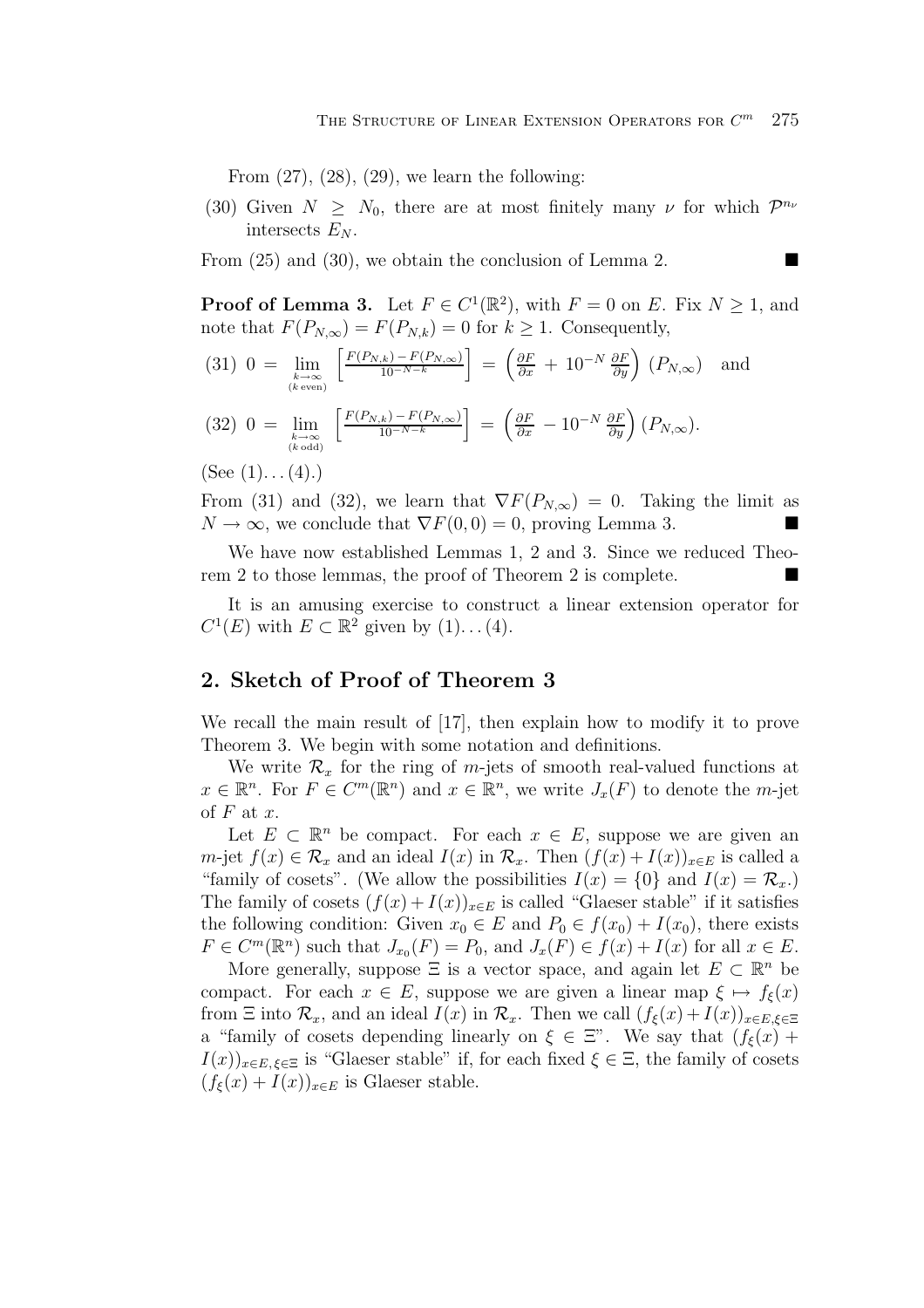### 276 C. FEFFERMAN

These notions arise naturally in [16, 17], and we refer the reader to those papers for the motivation. The main result of [17] is as follows.

**Theorem 4.** Let  $\Xi$  be a vector space, with seminorm  $|\cdot|$ . Let  $(f_{\xi}(x) +$  $I(x))_{x\in E, \xi\in \Xi}$  *be a Glaeser stable family of cosets depending linearly on*  $\xi \in \Xi$ *.* 

*Assume that for each*  $\xi \in \Xi$  *with*  $|\xi| \leq 1$ *, there exists*  $F \in C^m(\mathbb{R}^n)$ *, with*  $\parallel F \parallel_{C^m(\mathbb{R}^n)} \leq 1$ , and  $J_x(F) \in f_{\xi}(x) + I(x)$  for all  $x \in E$ .

*Then there exists a linear map*  $\xi \mapsto F_{\xi}$ *, from*  $\Xi$  *into*  $C^m(\mathbb{R}^n)$ *, such that* 

- (A)  $J_x(F_\xi) \in f_\xi(x) + I(x)$  for all  $x \in E, \xi \in \Xi$ ; and
- (B)  $\|F_{\xi}\|_{C^{m}(\mathbb{R}^n)} \leq C|\xi|$  *for all*  $\xi \in \Xi$ , *with* C *depending only on* m *and* n.

This result easily implies the existence of extension operators for  $C^m(E)$ . To prove Theorem 3, we modify Theorem 4 by introducing the notion of "sadmissible" operators, which we now explain.

Let  $\hat{\Xi}$  be a set of (real) linear functionals on the linear space  $\Xi$ , and let  $s \geq 1$  be an integer. Then:

- A linear functional on Ξ will be called "s-admissible" (with respect to  $\Xi$ ) if it can be written as a linear combination of at most s elements of  $\hat{\Xi}$ .
- A linear map T from  $\Xi$  to a finite-dimensional vector space V is called "s-admissible" (with respect to  $\hat{\Xi}$ ) if, for every linear functional  $\lambda$  on V, the linear functional  $\lambda \circ T$  on  $\Xi$  is s-admissible.
- A linear map  $T : \Xi \longrightarrow C^m(\mathbb{R}^n)$  will be called "s-admissible" (with respect to  $\Xi$ ) if, for every  $x \in \mathbb{R}^n$ , the map  $\xi \mapsto J_x(T\xi)$  is s-admissible as a map from  $\Xi$  to  $\mathcal{R}_x$ .

Our modification of Theorem 4 is as follows.

**Theorem 5.** Let  $\Xi$  be a vector space, with seminorm  $|\cdot|$ , let  $\hat{\Xi}$  be a set of *linear functionals on*  $\Xi$ *, and let*  $s \geq 1$  *be an integer. Let*  $(f_{\xi}(x) + I(x))_{x \in E, \xi \in \Xi}$ *be a Glaeser stable family of cosets depending linearly on*  $\xi \in \Xi$ .

*Assume that the map*  $\xi \mapsto f_{\xi}(x)$ *, from*  $\Xi$  *into*  $\mathcal{R}_x$ *, is s-admissible with respect to*  $\Xi$ *, for each*  $x \in E$ *.* 

*Assume also that, for each*  $\xi \in \Xi$  *with*  $|\xi| \leq 1$ *, there exists*  $F \in C^m(\mathbb{R}^n)$ *, with* 

 $\Vert F \Vert_{C^m(\mathbb{R}^n)} \leq 1$ , and  $J_x(F) \in f_{\varepsilon}(x) + I(x)$  for all  $x \in E$ .

*Then there exists a linear map*  $\xi \mapsto F_{\xi}$ , from  $\Xi$  *into*  $C^{m}(\mathbb{R}^{n})$ *, such that* 

- (A)  $J_x(F_\xi) \in f_\xi(x) + I(x)$  *for all*  $x \in E$ ,  $x \in \Xi$ ;
- (B)  $\| F_{\xi} \|_{C^m(\mathbb{R}^n)} \leq C |\xi|$  *for all*  $\xi \in \Xi$ *, with C depending only on m and n;*
- (C) *The map*  $\xi \mapsto F_{\xi}$  *is s'*-admissible, with s' depending only on s, m and n.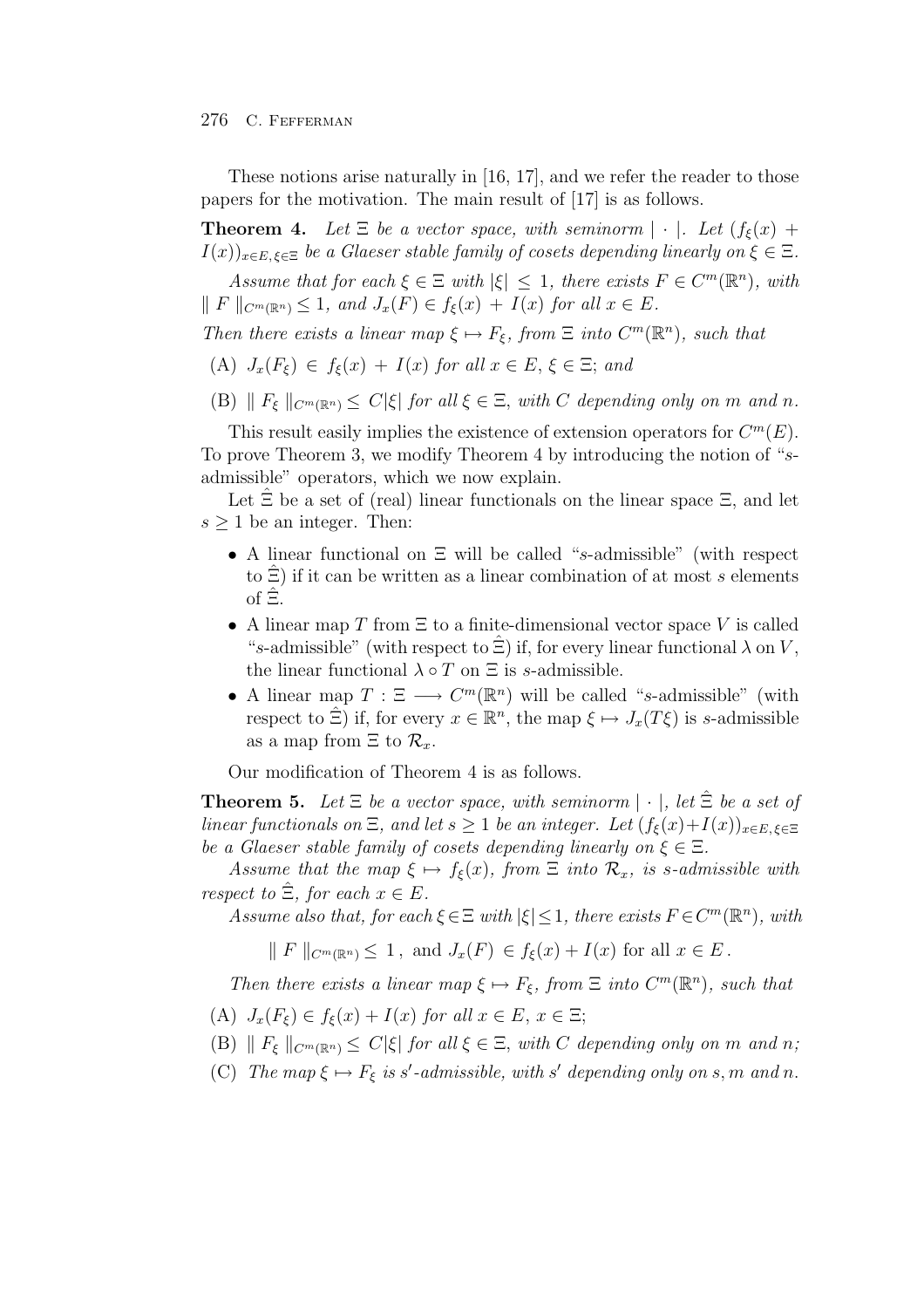We indicate briefly why Theorem 5 implies Theorem 3 and then we explain how the proof of Thm. 4 in [17] may be modified to prove Theorem 5.

**Reduction of Theorem 3 to Theorem 5.** To prove Theorem 3, we may assume that the set  $E$  is compact. (In fact, for a general  $E$ , we may pass without difficulty to the closure of  $E$ , and then reduce matters to the case of closed, bounded  $E$  by a partition of unity.)

For  $E \subset \mathbb{R}^n$  compact, we make the following definitions.

- $\Xi = C^m(E)$ .
- $|\xi| = 2 \|\xi\|_{C^m(E)}$  for  $\xi \in \Xi$ .
- $\widehat{\Xi}$  is the set of all one-point differential operators on  $C^m(E)$ .

For each  $x \in E$ :

- $I(x) = \{J_x(F) : F \in C^m(\mathbb{R}^n) \text{ and } F = 0 \text{ on } E\}.$
- $V(x) =$  any complementary subspace to  $I(x)$  in  $\mathcal{R}_x$ .
- $\pi_x : \mathcal{R}_x \longrightarrow V(x)$  is the natural projection arising from the direct sum  $\mathcal{R}_x = V(x) \oplus I(x)$ .

Suppose  $x \in E$  and  $\xi \in \Xi$ . Since  $\xi \in \Xi$ , there exists  $F \in C^m(\mathbb{R}^n)$ with  $F|_E = \xi$ . We define  $f_{\xi}(x) = \pi_x(J_x(F))$ . This is independent of the choice of F. (In fact, suppose  $F_1, F_2 \in C^m(\mathbb{R}^n)$ , with  $F_i|_E = \xi$ . Then  $F_1 - F_2 \in C^m(\mathbb{R}^n)$  and  $(F_1 - F_2)|_E = 0$ . Hence,  $J_x(F_1 - F_2) \in I(x)$ , and therefore  $\pi_x(J_x(F_1) - J_x(F_2)) = 0.$ 

One checks easily that the above  $\Xi$ ,  $|\cdot|$ ,  $\widehat{\Xi}$ ,  $I(x)$ ,  $f_{\xi}(x)$  satisfy the hypotheses of Theorem 5, with  $s = 1$ . Hence, applying Theorem 5, we obtain a linear map  $\xi \mapsto F_{\xi}$  from  $\Xi$  into  $C^m(\mathbb{R}^n)$ , satisfying (A), (B), (C).

From (A), we see that  $\xi \mapsto F_{\xi}$  is an extension operator for  $C^m(E)$ . Conclusion (B) controls the norm of this extension operator, and conclusion (C) tells us that it has breadth  $s'$ , with  $s'$  depending only on m and n. Thus,<br>Theorem 3 is reduced to Theorem 5 Theorem 3 is reduced to Theorem 5.

**Sketch of Proof of Theorem 5.** We assume that the reader is familiar with our previous papers  $[11, \ldots, 17]$ . It is a long, routine exercise to follow the proof of Theorem 4, as given in [17], and note that at each step, we preserve s'-admissibility (although s' may increase). ("Admissibility" will<br>elways be defined with respect to  $\hat{\Xi}$  given in the hypotheses of Theorem 5) always be defined with respect to  $\Xi$ , given in the hypotheses of Theorem 5.) The highlights of this tedious exercise are as follows.

- For  $E \subset \mathbb{R}^n$  compact, let  $C_{\text{jet}}^m(E)$  be the space of families of jets  $\vec{f} = (f \cap \mathbb{R}^n)$  with  $f \in \mathcal{R}$  for each  $x \in E$  such that there exists  $F \in$  $(f_x)_{x\in E}$ , with  $f_x \in \mathcal{R}_x$  for each  $x \in E$ , such that there exists  $F \in$  $C^m(\mathbb{R}^n)$  satisfying
	- (1)  $J_x(F) = f_x$  for each  $x \in E$ .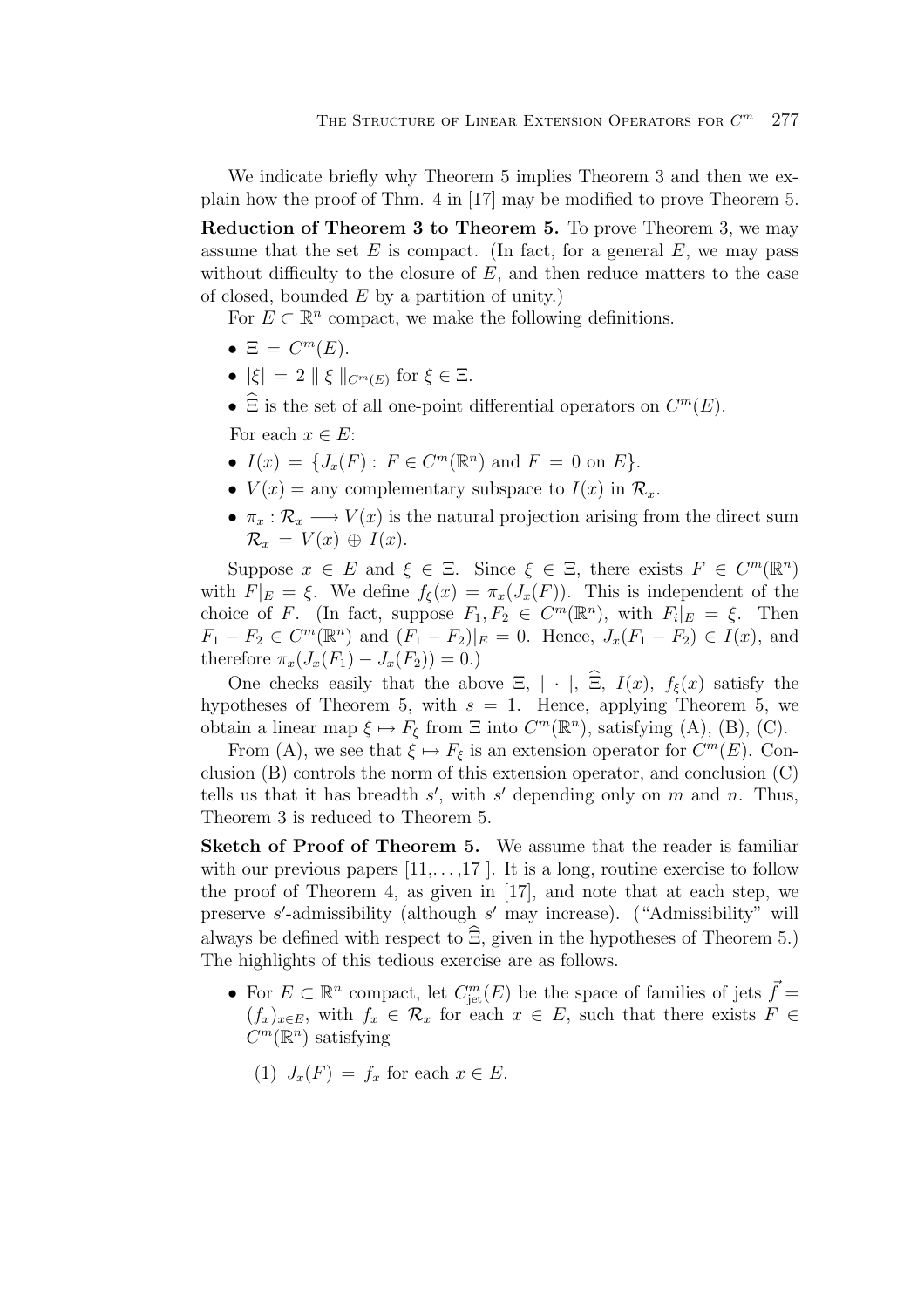#### 278 C. FEFFERMAN

The norm  $|| f ||_{C^m_{\text{jet}}(E)}$  is defined as the infimum of  $|| F ||_{C^m(\mathbb{R}^n)}$  over all  $C^m(\mathbb{R}^n)$  outisfying (1)  $F \in C^m(\mathbb{R}^n)$  satisfying (1).

The proof of the standard Whitney extension theorem [19, 24, 25] gives an operator  $T: C^m_{\text{jet}}(E) \longrightarrow C^m(\mathbb{R}^n)$ , with the following properties.

- (a)  $\|T\| \leq C$ , with C depending only on m and n.
- (b) For  $f = (f_x)_{x \in E} \in C^m_{\rm jet}(E)$ , we have  $J_x(Tf) = f_x$  for each  $x \in E$ .
- (c) For each  $x_0 \in \mathbb{R}^n$  there exist  $x_1, \ldots, x_k \in E$  such that, as  $\vec{f} = (f_x)_{x \in E}$ varies over  $C_{\rm jet}^m(E)$ , the jet  $J_{x_0}(T\bar{f})$  depends only on  $f_{x_1}, \ldots, f_{x_k}$ . Here,<br>k dopends only on m and n  $k$  depends only on  $m$  and  $n$ .

In view of (c), we have the following result.

Let  $\xi \mapsto \vec{f}_{\xi} = (f_{x,\xi})_{x \in E}$  be a linear map from  $\Xi$  into  $C_{\rm jet}^m(E)$ . Assume that  $\xi \mapsto f_{x,\xi}$  is s'-admissible, for each  $x \in E$ .<br>Then the map  $\xi \mapsto T\vec{f}$  is s' admissible.

Then the map  $\xi \mapsto T \vec{f}_{\xi}$  is s''-admissible from  $\Xi$  into  $C^m(\mathbb{R}^n)$ , where T is as above, and  $s''$  depends only on  $s', m, n$ .

• Suppose we add to the hypotheses of Lemma 3.3 in [16] the assumption that  $\xi \mapsto f_{\xi}(x)$  is s'-admissible for each  $x \in E$ . (Here,  $s' \ge 1$  is given) Then the map  $\xi \mapsto \tilde{f}_t(x_0)$  in the conclusion of that lemma may given.) Then the map  $\xi \mapsto \hat{f}_{\xi}(x_0)$  in the conclusion of that lemma may be taken to be s''-admissible, with s'' depending only on s', m, n,  $k^{\#}$ .<br>(That's because the  $\tilde{f}_1(x_0)$  constructed in the proof of Lemma 3.3 (That's because the  $f_{\xi}(x_0)$  constructed in the proof of Lemma 3.3 in [16] depends on  $\xi$  only through the  $f_{\xi}(x)$  for  $x \in \overline{S}$ , where  $\overline{S} \subset E$ has cardinality less than  $k^*$ .) When we apply the above lemma in [17], we take  $k^{\#}$  to depend only on m and n.

Therefore, the property of s'-admissibility (for some s' depending only<br>on  $m, n, s$ ) is prosecuted when we apply Lemma 3.3 from [16] on  $m, n, s$  is preserved when we apply Lemma 3.3 from [16].

- Whenever we applied Theorem 5 from [16] in the proof of Theorem 4, we now apply instead Theorem 8 from [16]. Note that the notion of "depth" in [16] differs from our present notion.
- For suitable  $x \in E$ , let  $\text{proj}_x : \mathcal{R}_x \longrightarrow \mathcal{R}_x$  be the linear map defined in Section 10 of [17]. If  $\xi \mapsto g_{\xi}(x)$  is an s'-admissible linear map from<br> $\Xi$  into  $\mathcal{R}$  then also  $\xi \mapsto \text{proj}(g_{\xi}(x))$  is s' admissible. (This follows  $\Xi$  into  $\mathcal{R}_x$ , then also  $\xi \mapsto \text{proj}_x(g_{\xi}(x))$  is s'-admissible. (This follows trivially from the definition of s'-admissibility) trivially from the definition of  $s'$ -admissibility.)
- Suppose  $F_{\xi} = \sum_{\nu} \theta_{\nu} \cdot F_{\xi}^{\nu}$  for  $\xi \in \Xi$ ; and suppose that, for each  $x \in \mathbb{R}^{n}$ , we are given a finite set  $O(x)$  such that we are given a finite set  $\Omega(x)$ , such that

$$
J_x(F_{\xi}) = \sum_{\nu \in \Omega(x)} J_x(\theta_{\nu} \cdot F_{\xi}^{\nu}) \text{ for all } \xi \in \Xi.
$$

If  $\xi \mapsto F_{\xi}^{\nu}$  is s'-admissible for each  $\nu$ , and if  $\Omega(x)$  has cardinality at most k for each  $x \in \mathbb{R}^n$  then  $\xi \mapsto F_{\xi}$  is s''-admissible with  $s'' = k \cdot s'$ . most k for each  $x \in \mathbb{R}^n$ , then  $\xi \mapsto F_{\xi}$  is s''-admissible, with  $s'' = k \cdot s'$ .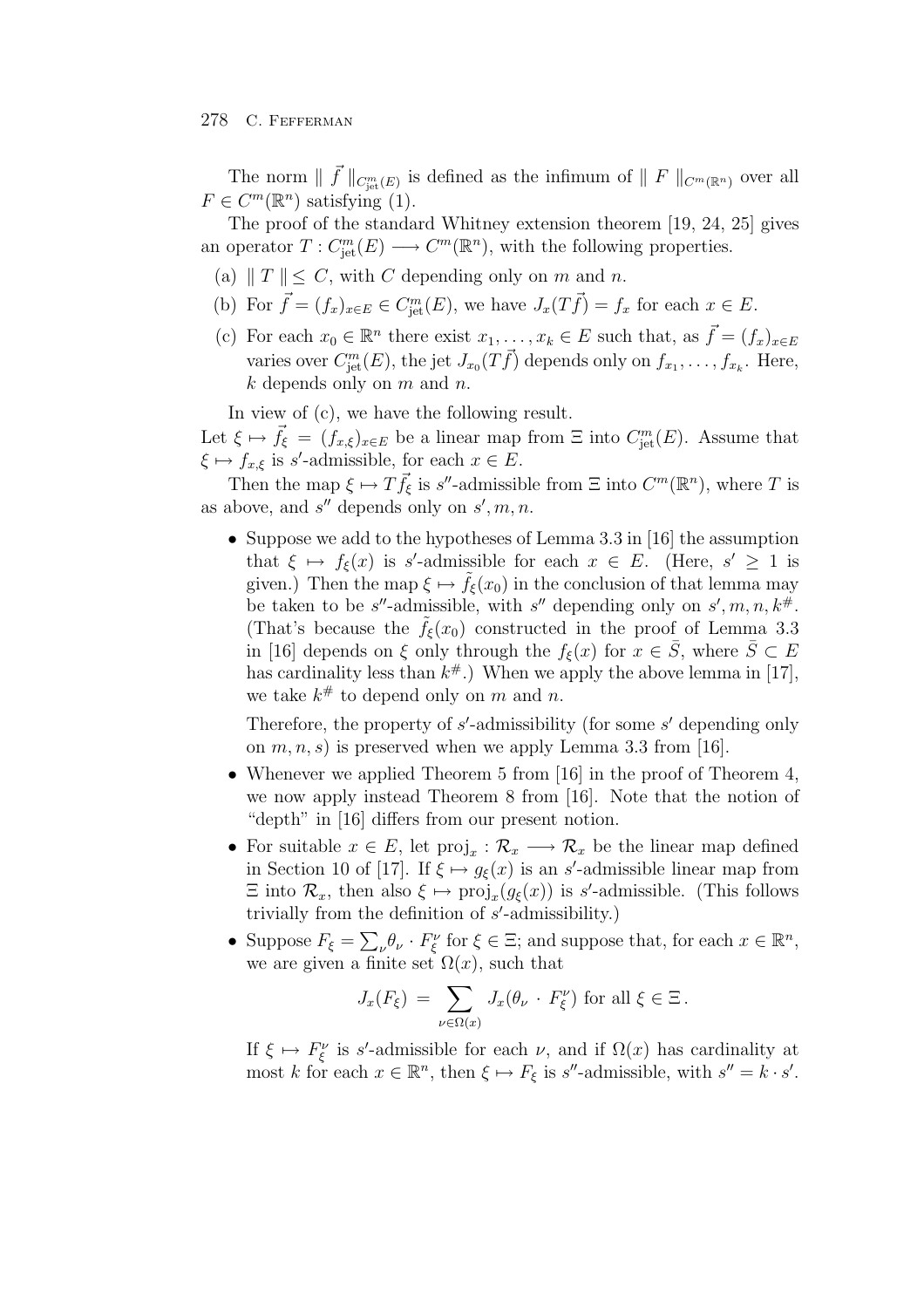Finally, we can prove Theorem 5 by following the proof of Theorem 4 in [17], and using the above observations to keep track of  $s'$ -admissibility of every operator and functional that enters the argument. We dispense with every operator and functional that enters the argument. We dispense with further details.

## **References**

- [1] Bierstone, E., Milman, P. and Pawlucki, W.: Differentiable functions defined on closed sets. A problem of Whitney. *Invent. Math.* **151** (2003), no. 2, 329–352.
- [2] Bierstone, E., Milman, P. and Pawlucki, W.: Higher-order tangents and Fefferman's paper on Whitney's extension problem. *Ann. of Math (2)* **164** (2006), 361–370.
- [3] Bromberg, S.: An extension in class *C*1. *Bol. Soc. Mat. Mex. (2)* **27** (1982), no. 2, 35–44.
- [4] BRUDNYI, Y. AND SHVARTSMAN, P.: The traces of differentiable functions to subsets of  $\mathbb{R}^n$  in Linear and complex Analysis. Lect. Notes in Math., 279–281. Spring-Verlag, 1994.
- [5] BRUDNYI, Y.: On an extension theorem. *Funk. Anal. i Prilzhen.* **4** (1970), 97–98; English transl. in *Func. Anal. Appl.* **4** (1970), 252–253.
- [6] Brudyni, A. and Brudyni, Y.: Metric spaces with linear extensions preserving Lipschitz condition. *Amer. Math. J.* **129** (2007), no. 1, 217–314.
- [7] Brudnyi, Y. and Shvartsman, P.: A linear extension operator for a space of smooth functions defined on closed subsets of  $\mathbb{R}^n$ . *Dokl. Akad. Nauk SSSR* **280** (1985), no. 2, 268–270.
- [8] Brudnyi, Y. and Shvartsman, P.: Generalizations of Whitney's extension theorem. *Internat. Math. Res. Notices* **3** (1994), 129–139.
- [9] Brudnyi, Y. and Shvartsman, P.: The Whitney problem of existence of a linear extension operator. *J. Geom. Anal.* **7** (1997), no. 4, 515–574.
- [10] Brudnyi, Y. and Shvartsman, P.: Whitney's extension problem for multivariate  $C^{1,w}$  functions. *Trans. Amer. Math. Soc.* **353** (2001), no. 6, 2487–2512.
- [11] Fefferman, C.: Interpolation and extrapolation of smooth functions by linear operators. *Rev. Mat. Iberoamericana* **21** (2005), no. 1, 313–348.
- [12] C. Fefferman: A sharp form of Whitney's extension theorem. *Ann. of Math. (2)* **161** (2005), no. 1, 509–577.
- [13] Fefferman, C.: Whitney's extension problem for *C*m. *Ann. of Math. (2)* **164** (2006), no. 1, 313–359.
- [14] Fefferman, C.: Whitney's extension problem in certain function spaces. Preprint.
- [15] Fefferman, C.: A generalized sharp Whitney theorem for jets. *Rev. Mat. Iberoamericana* **21** (2005), no. 2, 577–688.